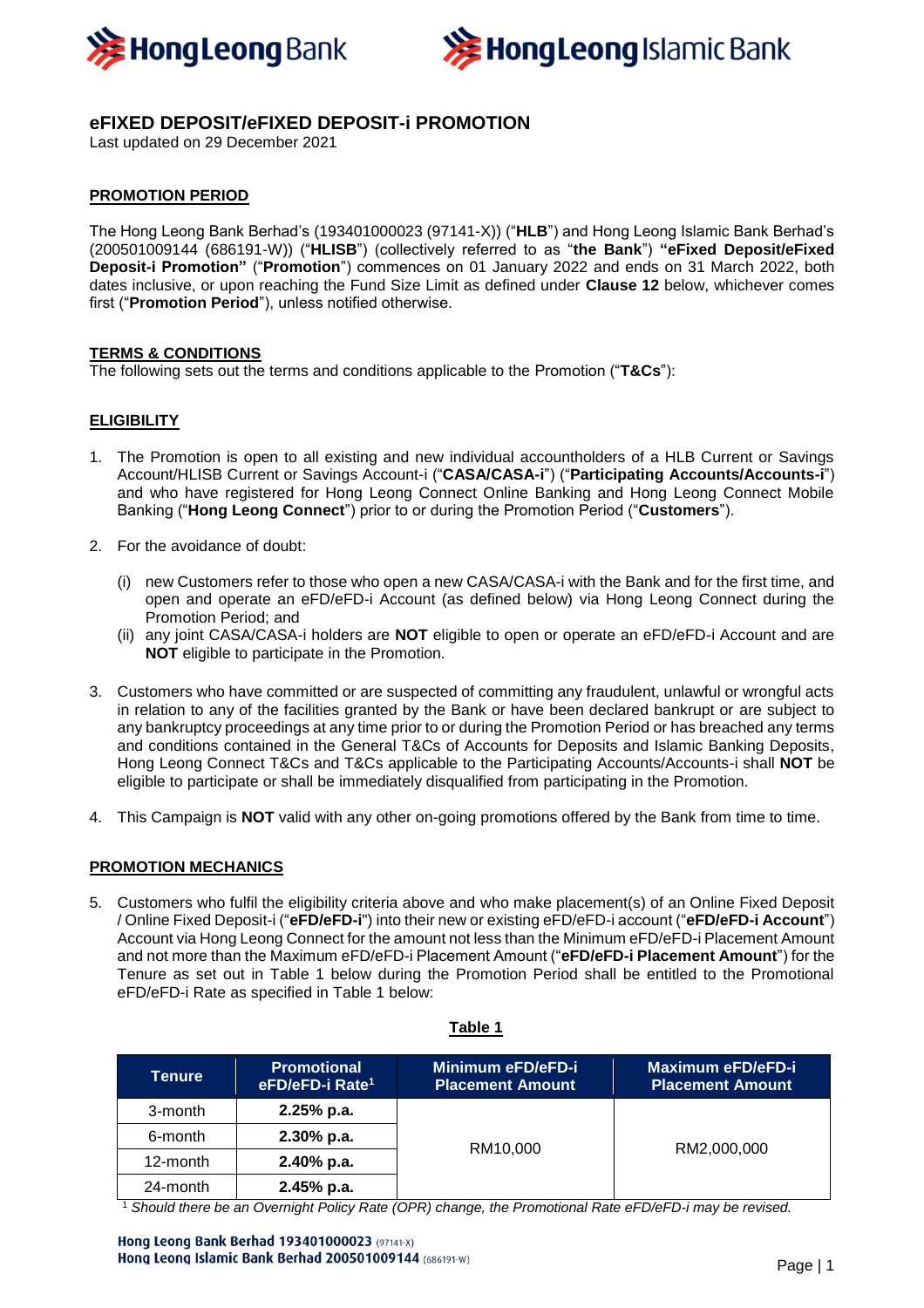



- 6. Customers who have fulfilled the criteria under Clause 5 above shall be referred to as "**Entitled Customers**".
- 7. For the purpose of this Promotion, the funds for the eFD/eFD-i Placement Amount must be from other banks (i.e. fresh funds) and transferred via Financial Process Exchange ("**FPX**"). FPX is a secure online payment method that facilitates interbank transfer of funds, facilitated by Payments Network Malaysia Sdn. Bhd. Further details pertaining to FPX can be found at https://www.paynet.my/business-fpx.html.
- 8. The maximum deposit amount per transaction via FPX transfer is **Ringgit Malaysia Two Hundred Thousand (RM200,000)**, subject to such prescribed maximum amount/limit of transfer in the Entitled Customers' individual internet banking maintained with the relevant bank.
- 9. The processing of the placement of eFD/eFD-i may take up to two (2) working days and the effective date of the placement of eFD/eFD-i shall be the date the Bank successfully completes the placement process. The Bank shall not be responsible for any delay or any losses which the Entitled Customers may incur due to the time taken to process the placements.
- 10. The eFD/eFD-i placement can only be made through Hong Leong Connect between 06:00 a.m. and 12:00 midnight, seven (7) days a week, or during such hours and days as stipulated by the Bank at Hong Leong Connect. For the avoidance of doubt, the eFD/eFD-i placement must be submitted before 12:00 midnight on the last date of the Promotion Period in order for the placement to be eligible for the Promotion.
- 11. Upon maturity, the principal eFD/eFD-i Placement Amount shall be auto-renewed at the prevailing eFD/eFD-i board rates respectively or auto-withdrawn and credited to the Nominated CASA/CASA-i, (as defined below) based on the option selected by the Entitled Customers upon placement.
- 12. The fund size limit for this Promotion is as set out in Table 2 below ("**Fund Size Limit**"):

#### **Table 2**

| eFD/eFD-i          |               |
|--------------------|---------------|
| 3-month eFD/eFD-i  | RM1.0 Billion |
| 6-month eFD/eFD-i  | RM1.2 Billion |
| 12-month eFD/eFD-i | RM1.2 Billion |
| 24-month eFD/eFD-i | RM100 Million |

- 13. The Promotional eFD/eFD-i Rate is only applicable one-time for each Customer (i.e. it is only applicable during the initial eFD/eFD-i placement). In the event any eFD/eFD-i Placement Amount exceeds the prescribed Maximum eFD/eFD-i Placement Amount or if the Fund Size Limit is reached, such eFD/eFD-i Placement Amount shall be subject to the prevailing eFD/eFD-i board rates.
- 14. The Entitled Customers are required to nominate a CASA/CASA-i maintained with the Bank under the individual name of the Entitled Customers ("**Nominated CASA/CASA-i**") for the purpose of crediting the interest/profit earned under this Promotion. The interest/profit earned will be credited into the Entitled Customers' Nominated CASA/CASA-i at maturity.
- 15. In the event the eFD/eFD-i Placement Amount is withdrawn prior to the maturity of the Tenure, whether wholly or partially, no interest/profit shall be payable on such premature withdrawals amounts of eFD/eFDi, regardless of the number of completed months at the time of premature withdrawal. For the avoidance of doubt, the interest/profit will be calculated on the remaining balance principal amount subsequent to the withdrawal.
- 16. The Bank reserves the right to deduct and debit an amount equivalent to the interest/profit paid to the Entitled Customers in respect of the eFD/eFD-i Placement Amount which is prematurely withdrawn from the principal eFD/eFD-i Account.
- 17. HLISB Customers shall be deemed to have agreed to waive his/her right to claim the full selling price for any withdrawal of eFD-i before the maturity date.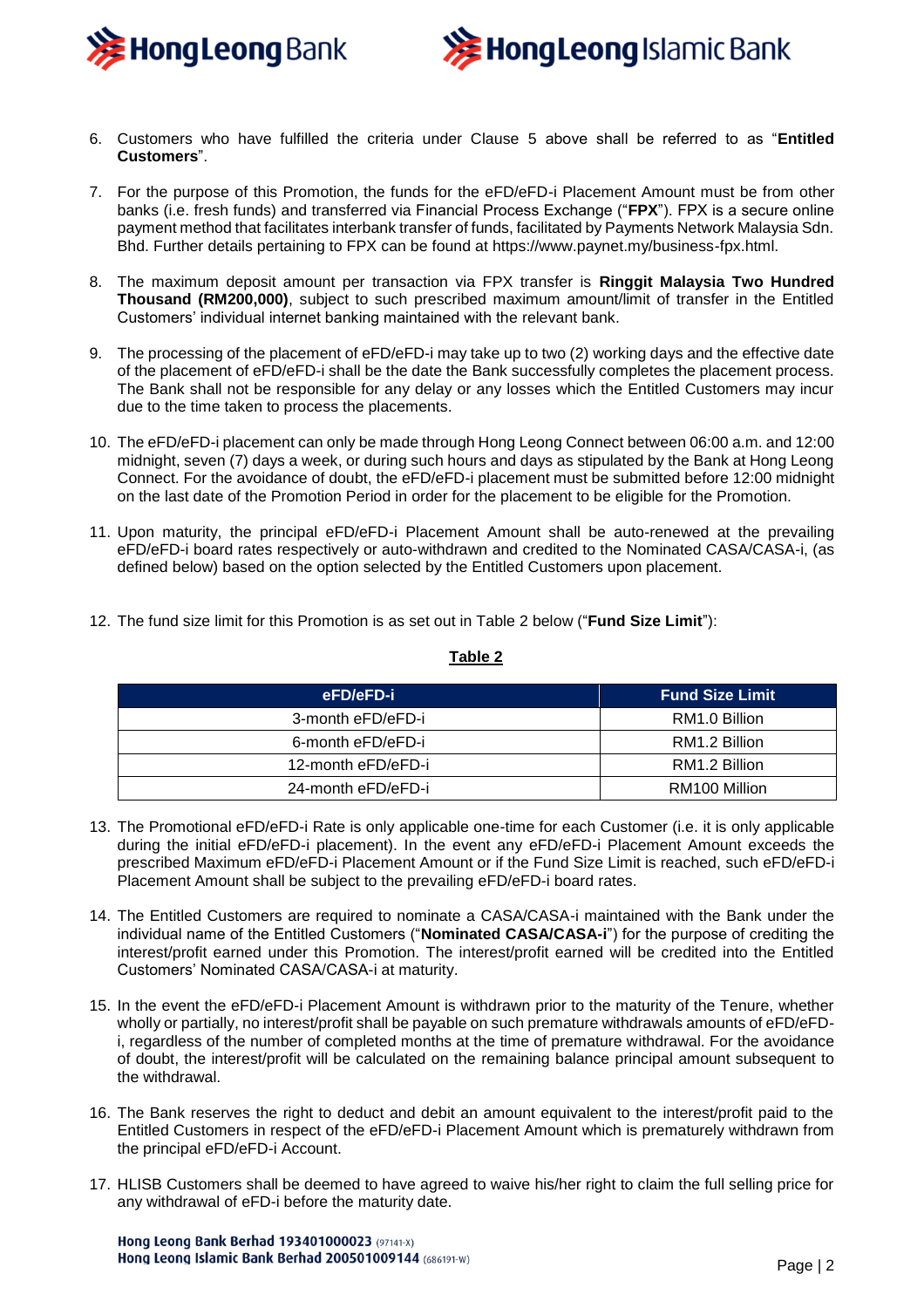



- 18. Subject to Clause 15 herein, partial withdrawal of eFD Placement Amount is allowed in multiples of **Ringgit Malaysia One Thousand (RM1,000)** only. However, in the event the eFD Placement Amount is less than **Ringgit Malaysia Five Thousand (RM5,000)**, no partial withdrawal is allowed for that particular account, and any withdrawal of such eFD shall be treated as premature withdrawal of the entire eFD in accordance with Clause 15 above.
- 19. Subject to Clause 15 herein, partial withdrawal of eFD-i Placement Amount is allowed in multiples of **Ringgit Malaysia One Thousand (RM1,000)** only. However, in the event the eFD-i Placement Amount is less than **Ringgit Malaysia Three Thousand (RM3,000)**, no partial withdrawal is allowed for that particular account, and any withdrawal of such eFD-i shall be treated as premature withdrawal of the entire eFD in accordance with Clause 15 above.
- 20. eFD/eFD-i Placement Amount shall **NOT** be used as collateral for the purpose of securing any credit facility obtained or to be obtained by the Entitled Customers with the exception that the eFD Placement Amount can be used as collateral to secure conventional Credit Card(s) issued by the Bank. Please refer to the Secured Credit Card with Fixed Deposit Terms & Conditions for more information.

#### **GENERAL**

- 21. By participating in the Promotion, the Customers agree:
	- (i) to have read, understood, accept and agree to be bound by the T&Cs herein, General T&Cs of Accounts for Deposits and Islamic Banking Deposits, Hong Leong Connect T&Cs and T&Cs applicable to the Participating Accounts/Accounts-i;
	- (ii) that all records of the fulfilment of the eligibility requirement captured by the Bank's system within the Promotion Period are accurate and final;
	- (iii) that the Bank's decision on all matters relating to the Promotion shall be final, conclusive and binding on all Customers. No further appeal or correspondence will be entertained;
	- (iv) to access HLB's websites at (www.hlb.com.my/www.hlisb.com.my) ("**Bank's Websites**") at regular intervals to view the T&Cs of the Promotion and ensure to be kept up-to-date on any changes or variations to the T&Cs;
	- (v) that the interest/profit earned is non-transferrable to any third (3rd party) and non-exchangeable for up-front credit, cheque or benefit-in-kind; and
	- (vi) to be liable and shall personally bear all applicable taxes, government fees or any other charges that may be levied against them under applicable laws, if any, in relation to their participation in the Promotion.
- 22. The Bank reserves the right:
	- (i) with prior notice to the Customers, to add, delete, suspend or vary any or all of the T&Cs contained herein either fully or partially or terminate the Promotion by way of posting on the Bank's Websites with prior notice, or in any other manner which the Bank deemed practical;
	- (ii) to forfeit the interest/profit earned in the event of non-compliance by the Entitled Customers of the T&Cs herein, General T&Cs of Accounts for Deposits and Islamic Banking Deposits, Hong Leong Connect T&Cs and T&Cs applicable to the Participating Accounts/Accounts-i; and
	- (iii) to claw-back the funds in the event there is any detected fraud, breaches against the Campaign's T&Cs.
- 23. The T&Cs herein, General T&Cs of Accounts for Deposits and Islamic Banking Deposits, Hong Leong Connect T&Cs and T&Cs applicable to the Participating Accounts/Accounts-i shall be read as an entire agreement. In the event of any discrepancies, the T&Cs herein shall prevail to the extent of such discrepancy.
- 24. In the event of any discrepancy between the T&Cs herein and any advertising, promotional, publicity and other materials relating to or in connection with the Promotion, the final T&Cs on the Bank's Websites shall prevail.
- 25. The T&Cs shall be governed by and construed in accordance with the laws of Malaysia and the Customers agree to submit to the exclusive jurisdiction of the Courts of Malaysia.
- 26. Words denoting one gender include all other genders and words denoting the singular include the plural and vice versa.

Hong Leong Bank Berhad 193401000023 (97141-X) Hong Leong Islamic Bank Berhad 200501009144 (686191-W)